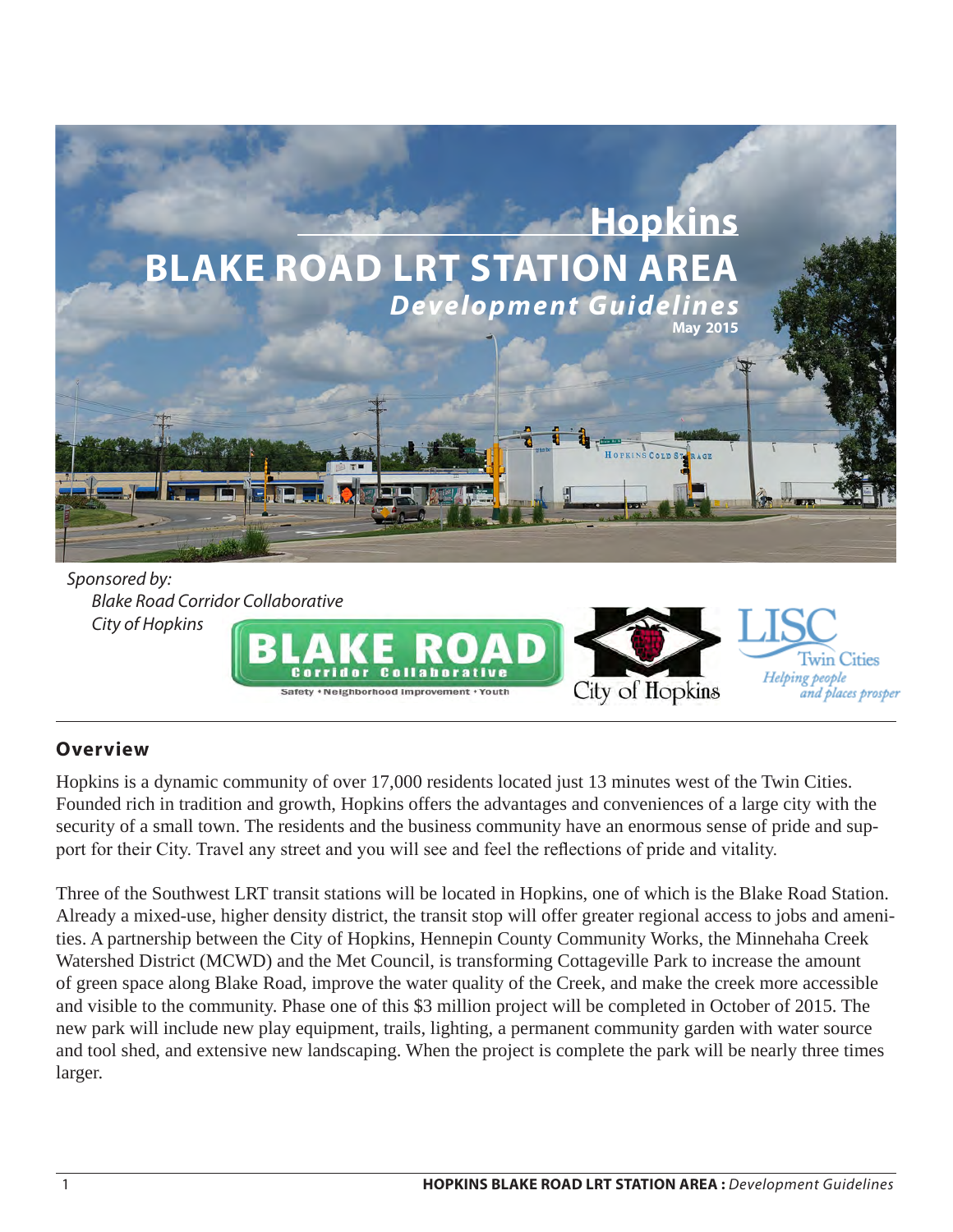

With the advent of the light-rail transit investment, the Blake Road Corridor Collaborative and the City of Hopkins partnered with Twin Cities LISC / Corridor Development Initiative to lead a series of community workshops to explore development options and scenarios for existing or proposed redevelopment sites that include public ownership near the Blake Road LRT station area. These development objectives are the result of the community workshops, and serve to inform the future development of the area surrounding the Blake Road LRT Station.

Through the CDI process, three key sites that include some aspect of public ownership were identified for their redevelopment potential:

A. The Joint Development site, south of the Blake Road LRT Station (proposed for a park-and-ride and possible joint development by Metro Transit)

B. 43 Hoops Basketball Academy site and adjacent parcel to the north of the Blake Road LRT Station (43 Hoops site is owned by the Hennepin County Rail Authority)

C. Cold Storage site (owned by the Minnehaha Creek Watershed District)

All three sites will be integrated with Blake Road and its improvements in pedestrian, bike, and vehicle access.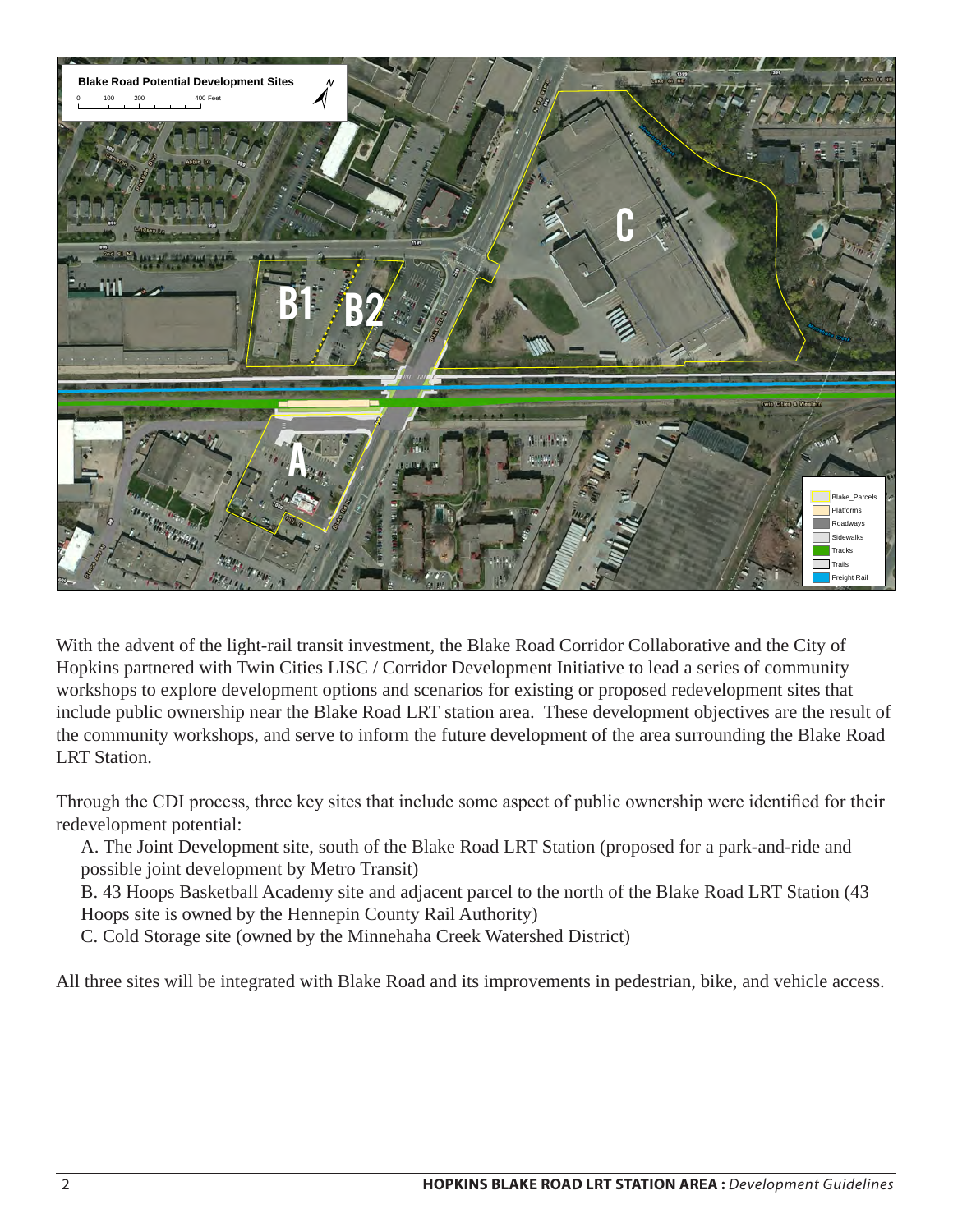

*Above: Images from Downtown Hopkins*

## **ASSETS**

The City of Hopkins offers a wonderful quality of life through:

- Its spirit of community where people are treated with respect, and where the community participates in building culture, character and common bonds;
- A thriving Mainstreet featuring an array of local shops, restaurants, the Hopkins Art Center, a movie theater, and residential components.
- Support for business growth, and home of corporate campuses such as Cargill and SuperValu;
- Outstanding schools and a community that offers and values diversity and cultural heritages; quality parks, housing and public services.
- Hopkins is home to over 20 community education facilities, including public, charter, private and adult education schools.
- Numerous regional trails and parks that connect to downtown Minneapolis, the Uptown area, St. Louis Park, and Minnetonka.
- The surrounding Blake Road area includes parks, educational institutions, athletic center, large and small companies and retail businesses.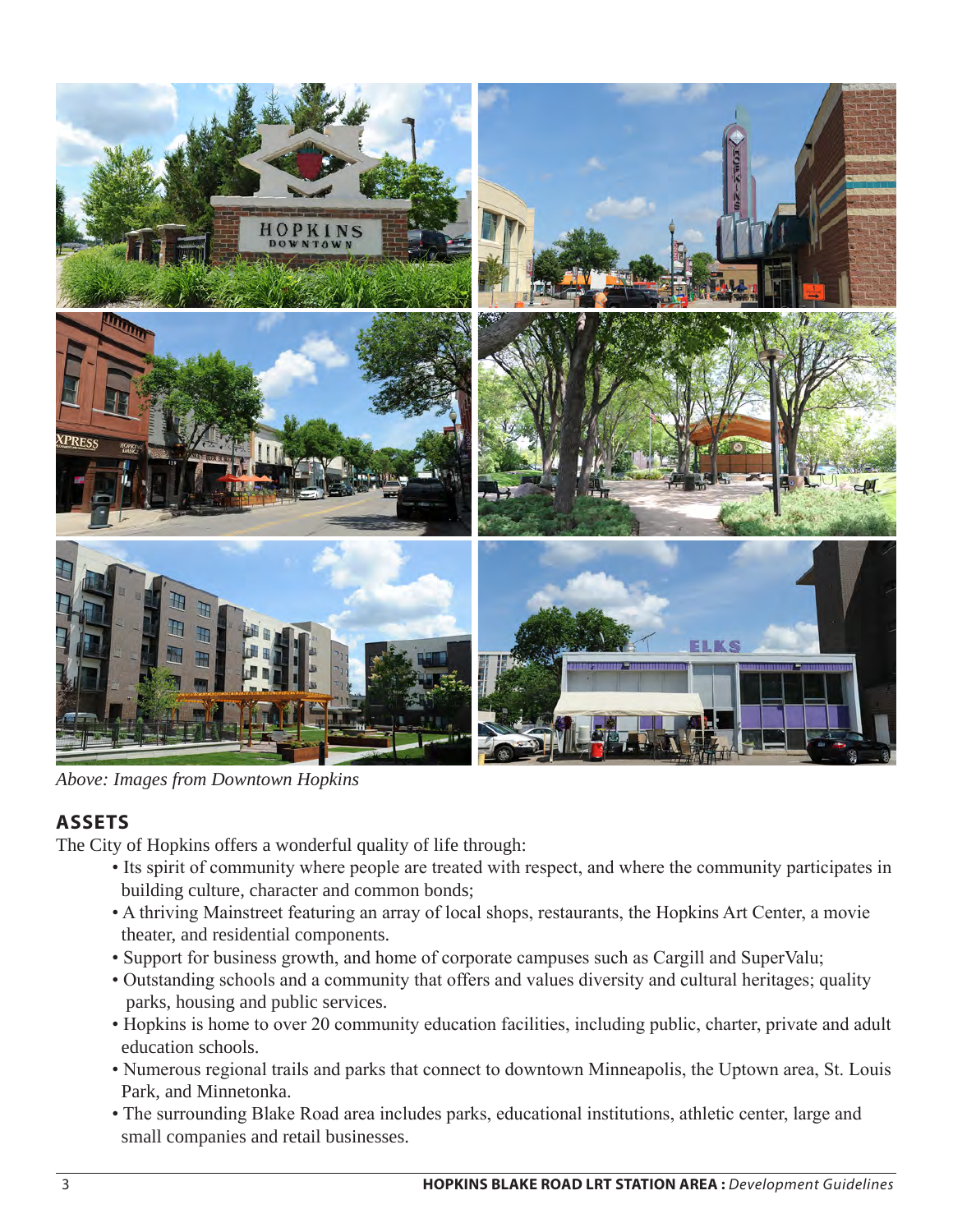

*Above: Sites near the Blake Road LRT Station. Clockwise from l to r: Joint Development site, 43 Hoops Basketball Academy, Cold Storaage site, and the Cedar Lake LRT regional trail.*

# **DEVELOPMENT GUIDELINES**

The Blake Road Station has been noted for its strong redevelopment potential along the Southwest LRT Corridor in various planning studies. Factors supporting redevelopment in the Blake station area include a large and diverse population base, good station access, several strategic sites available for redevelopment, a number of underutilized properties, and open space amenities such as Minnehaha Creek and Cottageville Park. Near the proposed station platform, the Hennepin County-owned 43 Hoops site presents a near-term redevelopment opportunity for transit supportive uses. The Cold Storage site, now owned by the Minnehaha Creek Watershed District, and several underutilized sites along Excelsior Boulevard offer additional redevelopment opportunities near the station. A potential joint development project includes a park- and- ride ramp that may be able to be incorporated with a mixed-use development facing Blake Road and the station platform, located just south of the station.

The **Joint Development (A)** proposed for the three parcels, including the Pawn America site, immediately south of the Blake Road LRT Station will house a structured parking ramp (245 parking stalls) to help increase access and ridership of the Green Line. Currently, SPO and the City of Hopkins are partnering to explore working with a private developer to incorporate additional components to increase the functionality, value and appeal of the site.

The **43 Hoops Basketball Academy (B1) and adjacent site (B2)** Well loved by the Blake Road community, the 43 Hoops Basketball Academy sits on a site owned by the Hennepin County Regional Railroad Authority situated just north of the proposed Blake Road LRT Station. The parcel was purchased for potential transit purposes, and offers the opportunity for higher density residential and other transit-related uses given its proximity to the transit station. The adjacent site is considered to be underutilized given the future potential of the area. The community has expressed strong desire for a community center in the area, for which 43 Hoops has served as a surrogate.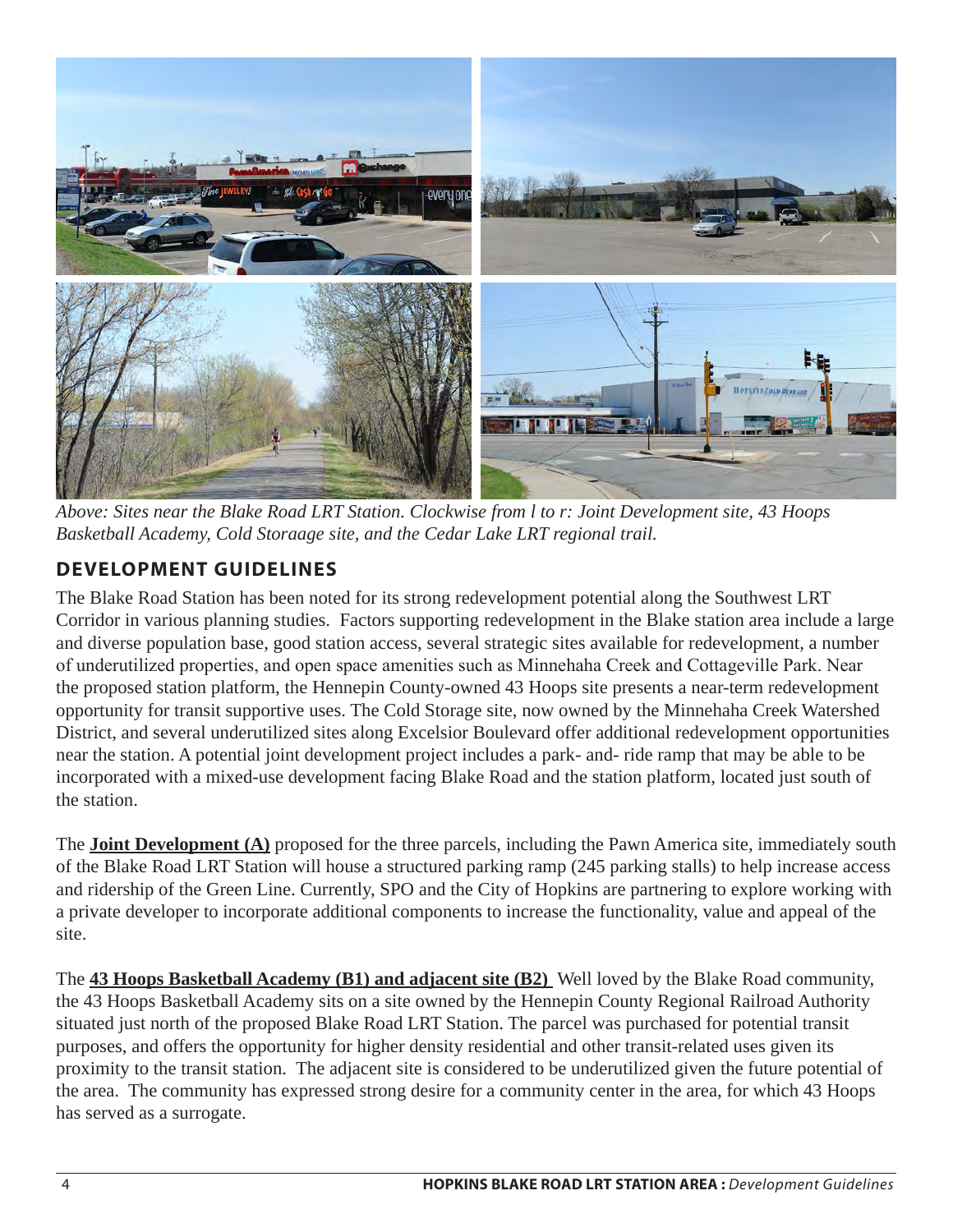

*Above: Some of the many amenities Hopkins has to offer. Top: Cargill campus, Bottom r: Blake School, Bottom l: New commercial development on Blake Road.*

The **Cold Storage site (C)** was seen as the site with the greatest redevelopment potential because of its size (approximately 17 acres), proximity to natural amenities which also buffer nearby uses, and visibility and access to Blake Road. Of critical importance on this site will be the integration of storm water management and expansion of the Minnehaha Creek Greenway. This section of the creek is currently the worst offender for pollutants draining into the creek's watershed. Because of the site's central location and size, attention should be given to creating connectivity to the surrounding amenities (e.g. Minnehaha Creek, Cottageville Park, Three Rivers Bike Trail, Blake Road LRT Station), and providing for walkable areas.

**The opportunity is great to explore how transit-oriented development could further enhance the area by addressing accessibility, livability, and strengthening the pedestrian environment for people of all ages and abilities. It might be advantageous to move the smaller sites to the south and north of the Blake Road LRT station for redevelopment first, which could strengthen the market for the more desirable Cold Storage site. It is important that the Blake Road Station maintain its neighborhood character, diversity, and sense of place. This can be accomplished by enhancing the pedestrian flow of the area, attracting smaller scale retail and services, and utilizing public art or green space to make it memorable. The Blake Road LRT Station offers an important opportunity to capitalize on the transit and natural amenities in the area, strengthen the multi-modal access, and provide for a mix of housing options to serve the needs of the community.**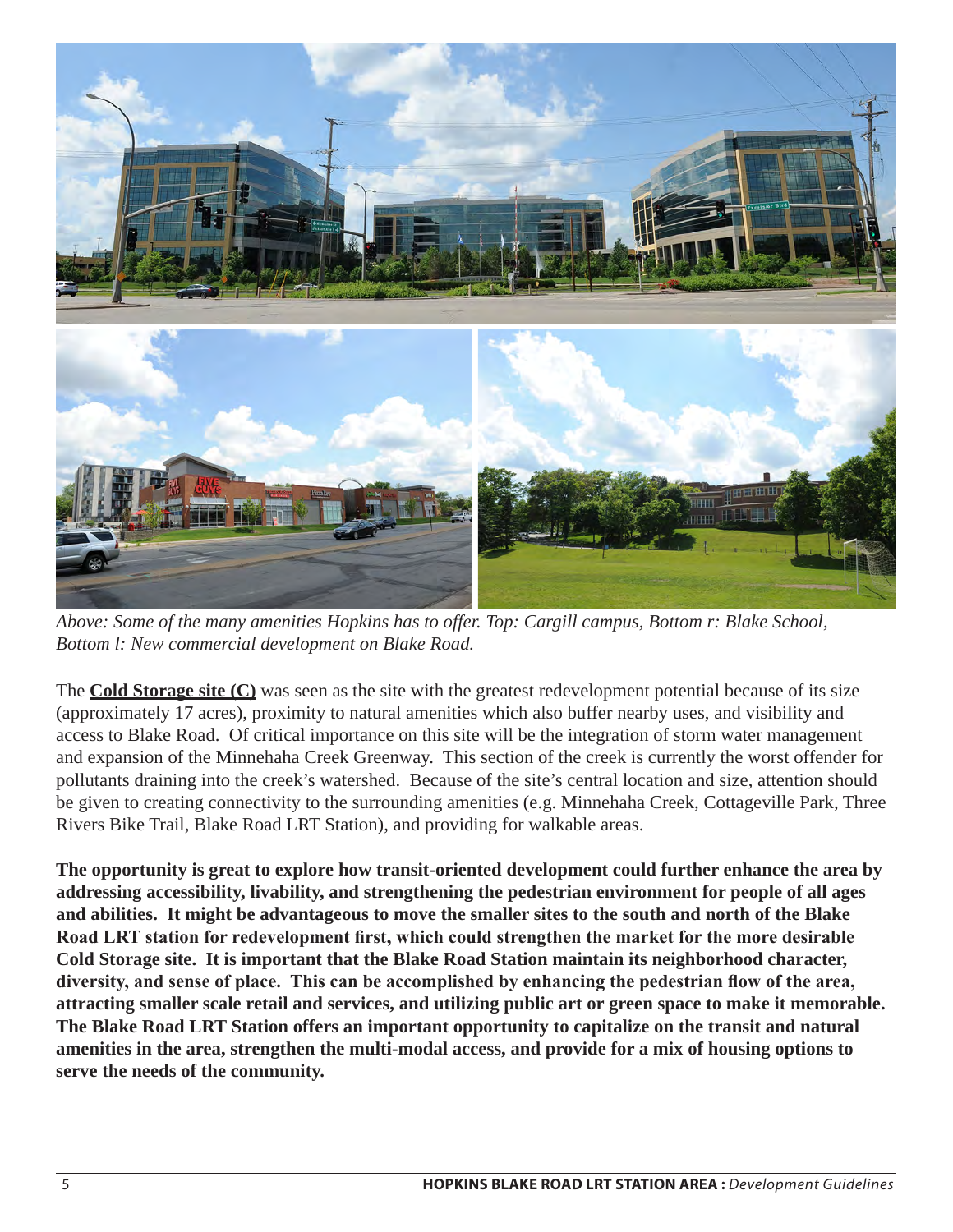

*Above: Pizza Luce located near the future Blake Road LRT station.*

## **Recommendations for redevelopment of the site include:**

#### **Goal 1: Create stronger connections and walkability for the Blake Road area**

- A. Create a connected, walkable, mixed-use, sustainable neighborhood, with a pedestrian-oriented and human-scale streetscape.
- B. Greater pedestrian / bicycle safety through better signage and slowing cars on Blake Road.
- C. Improve the permeability of Blake Road by creating more areas for pedestrians to cross safely.
- D. Improve safety and security through partnership with the City's Police Department, Three Rivers Police, and Metro Transit, with strategies such as greater security presence, improved lighting, and other practices such as CPTED (Community Policing Through Environmental Design).
- E. Pursue transit-oriented design that enhances multi-modal access, and provide for bicycle accommodations (racks, lockers, etc.) for businesses and residents.
- F. Connect site / LRT station area to bike trail.
- G. Pedestrian access to the Blake Road LRT Station from the north (e.g. 43 Hoops site)
- H. Add green space to soften the built environment that would allow for outdoor use year-round.
- I. Utilize landscaping and streetscape amenities to create stronger pedestrian district.
- J. Limit surface parking with new development encourage underground or structured parking.
- K. Improve connections with the Cargill Corporate Headquarters to strengthen local businesses.

### **Goal 2: Preserve the neighborhood diversity**

- L. Maintain cultural and ethnic diversity, and the needs of those communities.
- M. Provide for a range of housing types and affordability to meet the needs of all people throughout their life and changing lifestyle needs.
- N. Utilize universal design principles that can respond to changing demographic needs and anticipate in innovative ways to address the dynamic and changing needs of residents.
- O. Strengthen the vitality of the area through increased density and mixed commercial and residential uses.
- P. Encourage businesses that fit into and serve the needs of the community.
- Q. Enhance the intergenerational opportunities in the community.
- R. Engage neighborhood residents in planning for redevelopment projects early in the process.
- S. Promote high-quality design.
- T. Enhance a sustainable neighborhood by promoting energy efficiency and renewable energy.
- U. Create opportunities to live, work, learn, play the spectrum of elements for a healthy community.